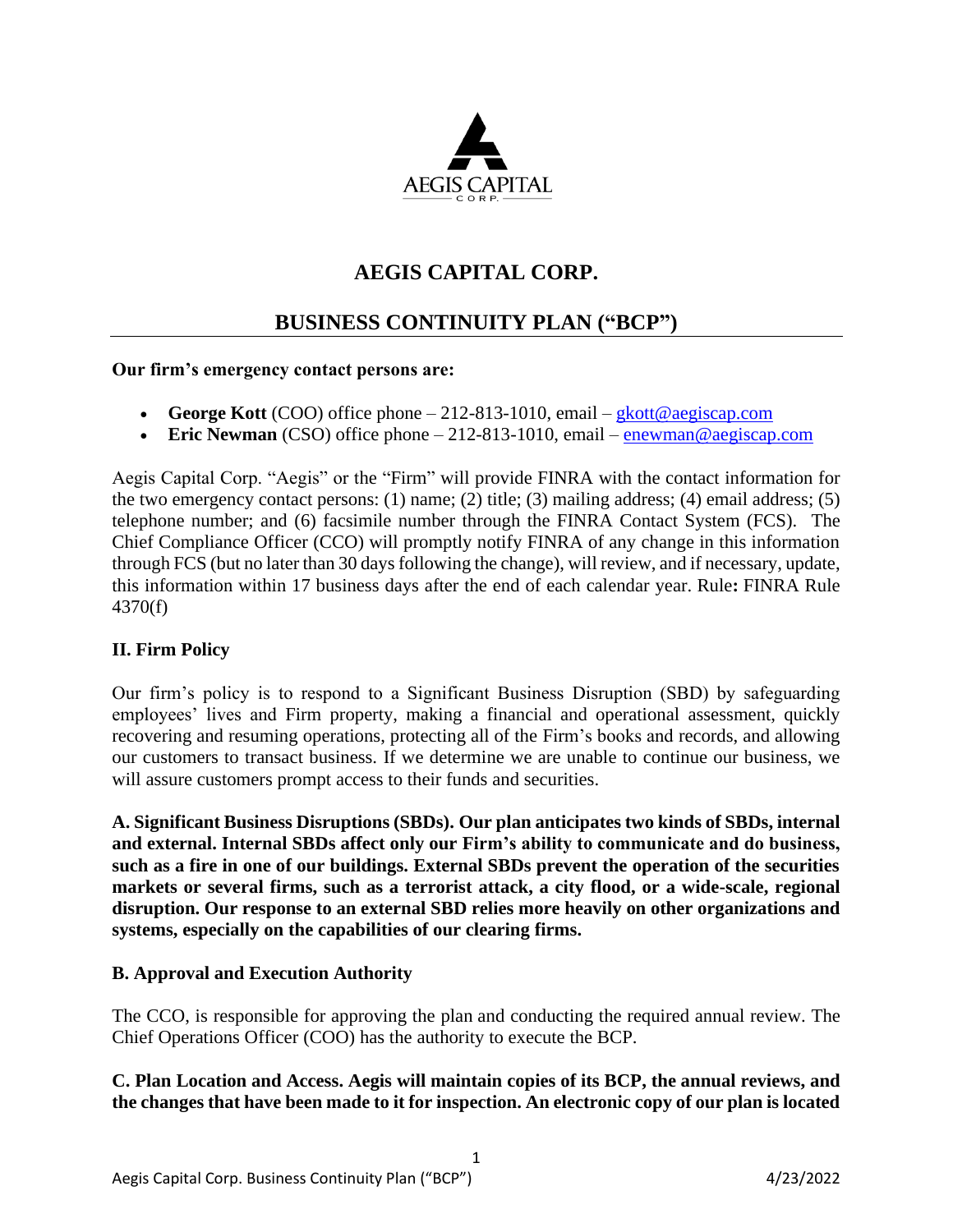**on the Firm's website and main mail server in the home office listed as BCP and a hard copy in the main office. Rule: FINRA Rule 4370(b), (d) and (e).**

## **III. Business Description**

Our Firm conducts business in retail sales, institutional sales, investment banking, fee-based business, fixed income, and derivative securities. Our Firm is an introducing Broker Dealer and Registered Investment Advisor and does not perform any type of clearing function for itself or others. Furthermore, we do not hold customer funds or securities. We accept and enter orders. Retail customer transactions are primarily routed to our clearing firms, who execute these orders, compares them, allocates them, clears and settles them. Our clearing firms also maintain our customers' accounts, can grant customers access to them, and deliver funds and securities. Aegis services retail and institutional customers and makes markets. Our Market Making Department and Institutional Agency Sales Desk are located in our Home Office located at 810 7th Avenue, New York, NY 10019.

**Our clearing firms are:** RBC Clearing and Custody ("RBC"), a division of RBC Capital Markets LLC, and AXOS Clearing LLC ("AXOS"). During a significant business disruption, if our clients are unable to reach us either by telephone or internet and require access to their account, they are advised to contact our clearing firms RBC or AXOS, for access to their funds and securities. Clients are advised to refer to their Account Statements for contact information.

RBC Clearing & Custody  $60$  South  $6<sup>th</sup>$  Street Minneapolis, MN 55402 612-371-7830

Axos Clearing LLC 1200 Landmark Center Suite 800 Omaha, NE 68102 866-774-0218

# **IV. Office Locations**

Aegis currently has 23 office locations. Our employees may travel to these offices by means of foot, car, subway, train, bus, boat, plane, etc. Below is a list of branches with the contact information for each of the office locations;

| <b>Address</b>           | <b>Contact Name</b> | <b>Number</b> |       |                       |              |
|--------------------------|---------------------|---------------|-------|-----------------------|--------------|
| <b>HOME OFFICE</b>       | New York            | <b>NY</b>     | 10019 | Jacob Rosenberg       | 212-813-1010 |
| 810 7TH AVE, 18 & 22 FL  |                     |               |       |                       |              |
| 1305 Walt Whitman Rd,    | Melville            | <b>NY</b>     | 11747 | Ian Redock            | 516-512-6116 |
| Ste 120                  |                     |               |       |                       |              |
| 550 Kinderkamack Rd, Ste | Oradell             | NJ            | 07649 | <b>Brendan Bogart</b> | 201-261-6683 |
| 204                      |                     |               |       |                       |              |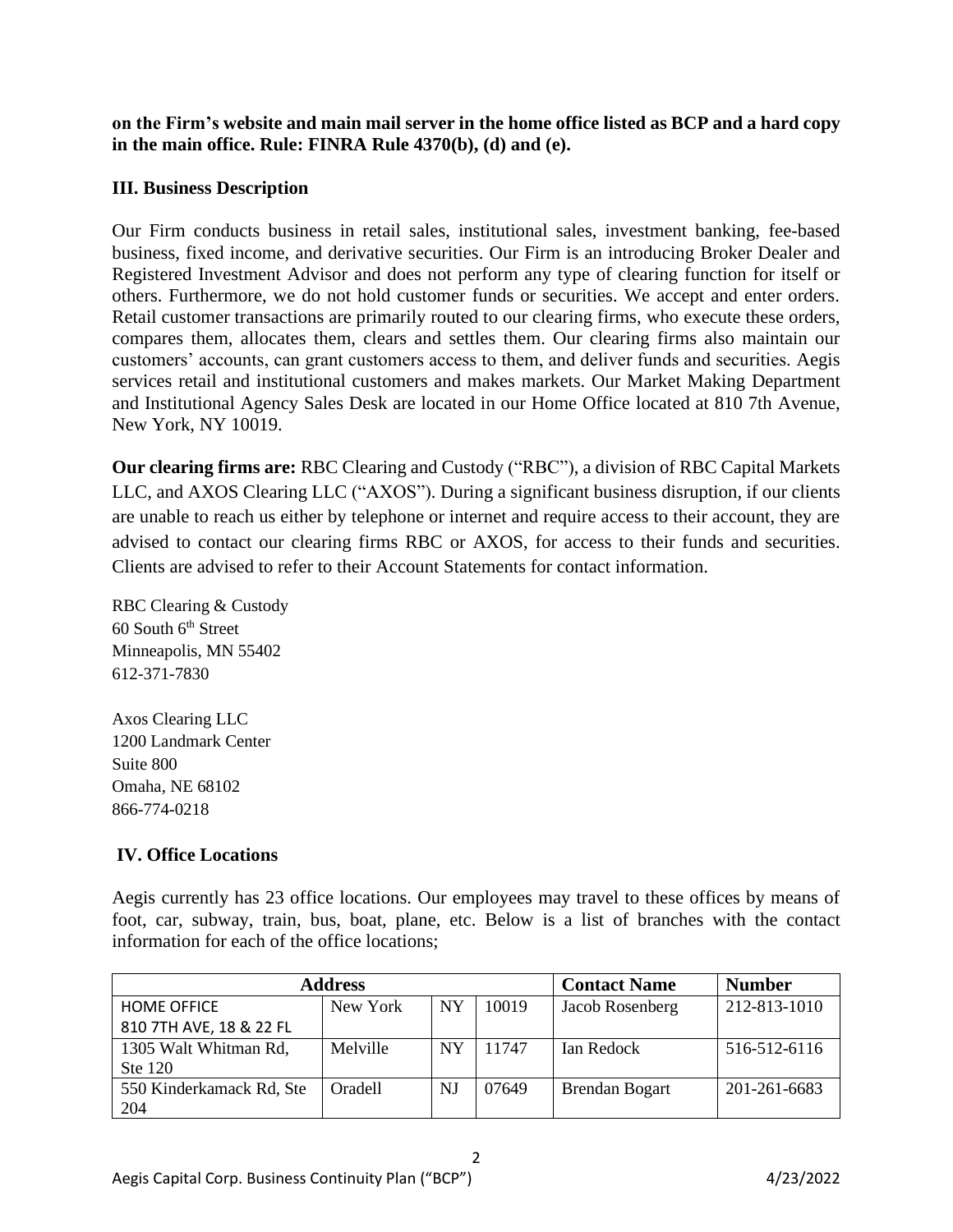| 3902 Henderson Blvd, Ste<br>208                | Tampa               | FL         | 33629 | <b>Scott Powell</b>       | 813-549-0107 |
|------------------------------------------------|---------------------|------------|-------|---------------------------|--------------|
| 26 Paxton Ave                                  | <b>Bronxville</b>   | ${\rm NY}$ | 10708 | <b>Richard Palmadesso</b> | 914-361-1099 |
| 156 Kings Highway North,<br>1 <sup>st</sup> Fl | Westport            | <b>CT</b>  | 06880 | Joshua Feldman            | 203-293-1670 |
| 1395 Brickell Ave, Ste 630                     | Miami               | FL         | 33131 | Alain Ohayon              | 305-456-2044 |
| 5420 LBJ Freeway, Ste 573                      | <b>Dallas</b>       | <b>TX</b>  | 75240 | <b>Robert Borotta</b>     | 800-719-7977 |
| 3205 Fire Rd, Ste B                            | Egg Harbor          | <b>NJ</b>  | 08234 | Michael Jennetta          | 609-272-1065 |
| 2000 Ponce De Leon, Ste<br>516-B               | <b>Coral Gables</b> | FL         | 33134 | <b>Arturo Diaz</b>        | 305-347-8700 |
| 1924 S Osprey Ave, Ste<br>202                  | Sarasota            | FL         | 34239 | Jon Lee                   | 941-822-0401 |
| 1000 SW Broadway, Ste<br>1220                  | Portland            | <b>OR</b>  | 97205 | Eric Davidson             | 503-912-5800 |
| Union Square, 514 Route<br>35 South            | Red Bank            | <b>NJ</b>  | 07701 | Joseph Carrara            | 732-936-0063 |
| 365 W Passaic St, Ste 275                      | Rochelle<br>Park    | <b>NJ</b>  | 07662 | Kayvan Karoon             | 201-845-7200 |
| 300 Old Country Rd, Ste<br>301                 | Mineola             | <b>NY</b>  | 11501 | <b>Edward Haggerty</b>    | 212-994-8900 |
| 201 W Padonia Rd, Ste 300                      | Timonium            | <b>MD</b>  | 21093 | Kirby Ososki              | 443-519-5481 |
| 8000 Maryland Ave, Ste<br>1031                 | Clayton             | <b>MO</b>  | 63105 | <b>Alvery Bartlett</b>    | 314-725-2000 |
| 320 Seven Springs Way,<br>Ste 320              | Brentwood           | <b>TN</b>  | 37027 | Jessica Jung              | 615-953-7300 |
| 1650 S Dixie Hwy, Ste<br>200A                  | <b>Boca Raton</b>   | FL         | 33432 | <b>Adam Lorraine</b>      | 754-444-6176 |
| 600 Silver Lane                                | <b>Boca Raton</b>   | FL         | 33432 | James Kaufman             | 561-988-3406 |
| 2255 Glades Rd, Ste 319 &<br>324A              | <b>Boca Raton</b>   | FL         | 33431 | <b>Matthew Gaer</b>       | 561-988-8497 |
| 2517 State Hwy 35 Bldg C,<br><b>Ste 201</b>    | Manasquan           | NJ         | 08736 | Brenna Messana            | 800-920-2502 |
| 425 Huehl Road Ste 16B                         | Northbrook          | IL         | 60062 | Marc Jacobson             | 847-498-7181 |

#### **V. Alternative Physical Location(s) of Employees**

In the event of an SBD, we will move our staff from affected offices to the closest office space available as we do not have a "back-up" facility. Rule: FINRA Rule 4370(c)(6).

#### **VI. Customers' Access to Funds and Securities**

Our firm does not maintain custody of customers' funds or securities, which are maintained at our clearing firms, RBC and AXOS. In the event of an internal or external SBD, if telephone service is available, our registered persons will take customer orders or instructions and contact our clearing firms on their behalf. If internet access is available, the Firm will post on the website notification to customers on how they may access their funds and securities. Customers may also contact RBC at 800 949-0242 and AXOS at 800 811-3487. The firm will make this information available to customers through its disclosure policy. If SIPC determines that we are unable to meet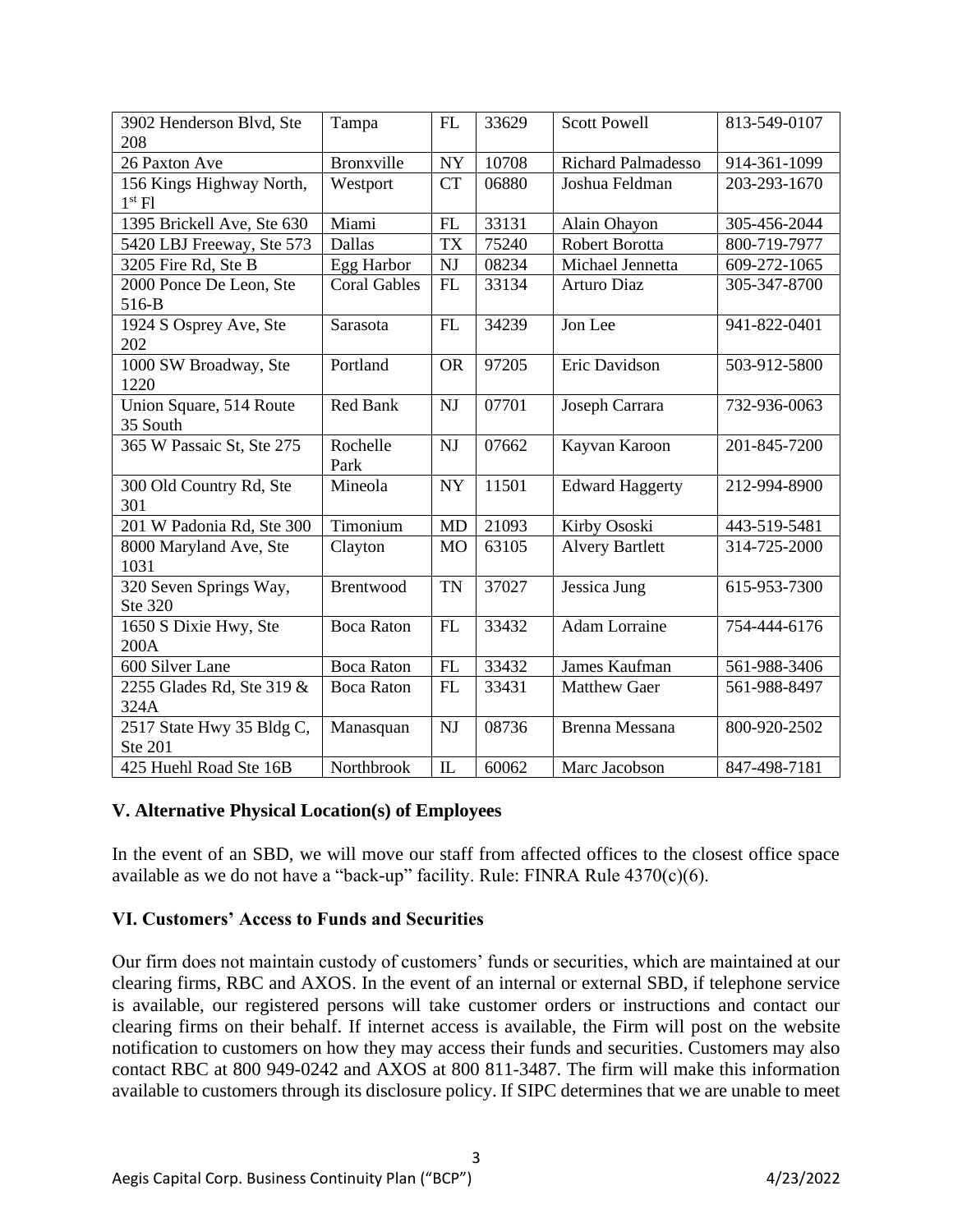our obligations to our customers or if our liabilities exceed our assets in violation of Securities Exchange Act Rule 15c3-1, SIPC may seek to appoint a trustee to disburse our assets to customers. We will assist SIPC and the trustee by providing our books and records identifying customer accounts subject to SIPC regulation. Rule: FINRA Rule 4370(a); Securities Exchange Act Rule 15c3-1;see also 15 U.S.C. § 78eee.

## **VII. Data Back-Up and Recovery (Hard Copy and Electronic)**

Aegis maintains its primary hard copy books and records in its office locations and certain electronic records with its clearing firms. Kevin Meade, Chief Compliance Officer 212 813-1010, George Kott, Chief Operating Officer 212 813-1010, and Eric Newman, Chief Supervisory Officer 212 813-1010, are responsible for the maintenance of these books and records. The Firm maintains the following document types and forms that are not transmitted to our clearing firms: payroll and records relating to the firm's internal accounting. The Firm maintains its back-up hard copy and electronic books and records in its Home Office. The Firm, on an ongoing basis, backs up its paper files by copying and storing them off-site. The Firm's IT Department backs up its electronic records regularly and keeps a copy at 810 7th Avenue, 18th floor, New York, NY 10019. In the event of an internal or external SBD that causes the loss of our paper records, we will physically recover them from our back-up site. If our primary site is inoperable, we will continue operations from our back-up site or an alternate location. In the event of the loss of electronic records we will physically recover the storage media or electronically recover data from our back-up site. If our primary site is inoperable, the Firm will continue operations from our back-up site or an alternate location. Rule: FINRA Rule 4370(c)(1).

## **VIII. Financial and Operational Assessments**

**A. Operational Risk.** In the event of an SBD, we will identify a means that will permit us to communicate with our customers, employees, critical business constituents, critical banks, critical counter-parties, and regulators. Although the effects of an SBD will determine the means of alternative communication, the communications options to be employed will include telephone communications and e-mail transmittals. In addition, we will retrieve our key activity records as described in the section above, Data Back-Up and Recovery hard copy and electronic. Rule: FINRA Rule  $4370(c)(3)$ , (c)(4), (c)(5), (c)(7), (c) (9 & (g)(2)).

**B. Financial and Credit Risk.** In the event of an SBD, we will determine the value and liquidity of our investments and other assets to evaluate our ability to continue to fund our operations and remain in capital compliance. We will contact our clearing firms, critical banks, regulators and investors to apprise them of our financial status. If we determine that we may be unable to meet our obligations to those counterparties or otherwise continue to fund our operations, we will request additional financing from our bank or other credit sources to fulfill our obligations to clients and customers. If we cannot remedy a capital deficiency, we will file appropriate notices with our regulators and SIPC and immediately take appropriate steps and any measures required by our regulators. Rule: FINRA Rule  $4370(c)(3)$ , (c)(8) & (g)(2).

# **IX. Mission Critical Systems**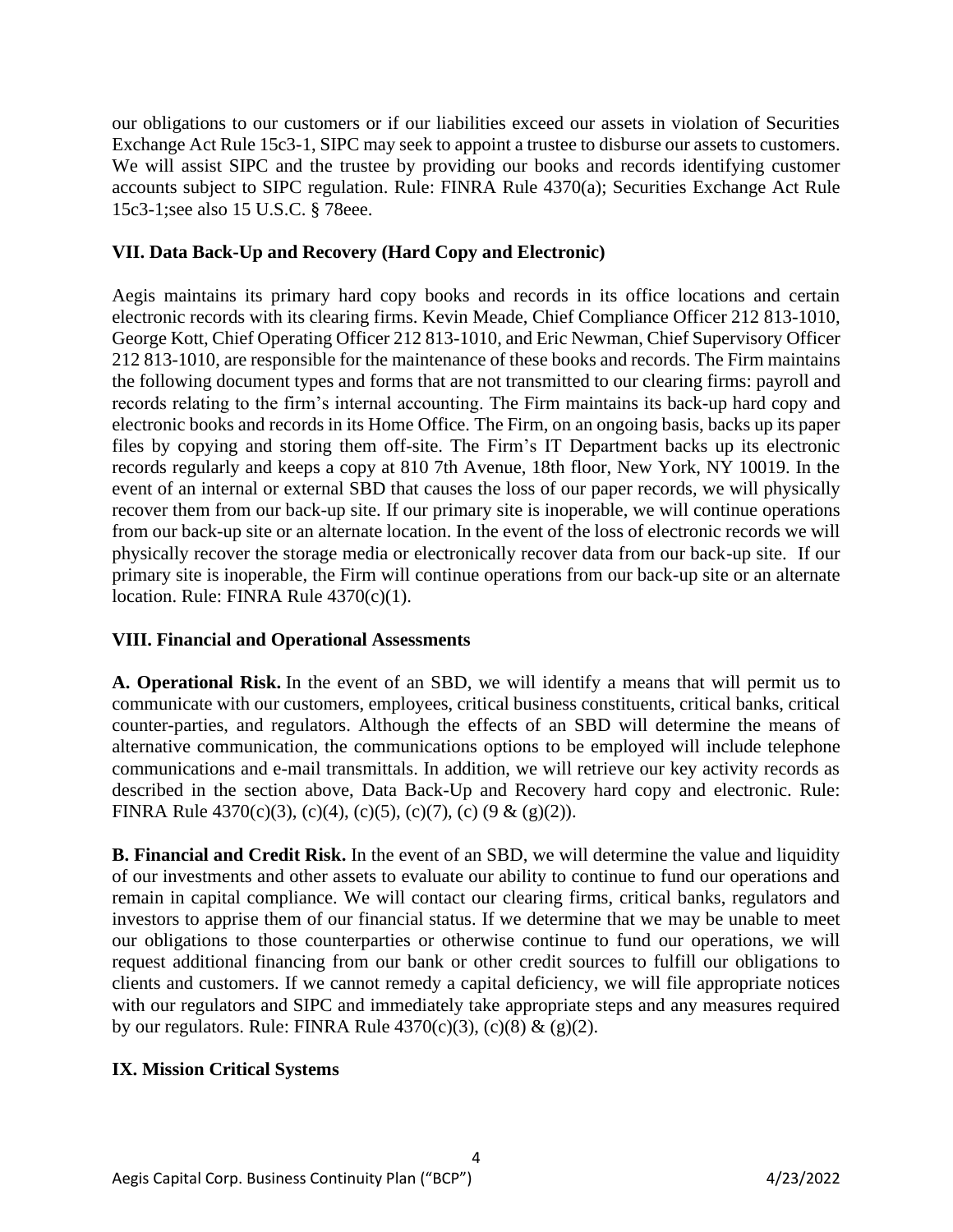The Firm's "mission critical systems" are those that ensure prompt and accurate processing of securities transactions, including order taking, entry, execution, comparison, allocation, clearance and settlement of securities transactions, the maintenance of customer accounts, access to customer accounts, and the delivery of funds and securities. More specifically, these systems include RBC and AXOS order entry and client account access systems. We have primary responsibility for establishing and maintaining our business relationships with our customers and have sole responsibility for our mission critical functions of order taking and routing those orders for execution. Our clearing firms provide, through contract, the execution, comparison, allocation, clearance and settlement of securities transactions, the maintenance of customer accounts, access to customer accounts, and the delivery of funds and securities. Our clearing firm's contract provides that they will maintain a business continuity plan and the capacity to execute that plan. Our clearing firms represents that they will advise us of any material changes to its plan that might affect our ability to maintain our business. In the event our clearing firms execute their plan, they represent that they will notify us of such execution and provide us equal access to services as its other customers. If we reasonably determine that our clearing firms have not or cannot put their plan in place quickly enough to meet our needs or are otherwise unable to provide access to such services, our clearing firms represents that they will assist us in seeking services from an alternative source. Our clearing firms represent that they back up their records at a remote site. Our clearing firms represent that they operate back-up operating facilities in a geographically separate area with the capability to conduct the same volume of business as its primary site. Our clearing firms have also confirmed the effectiveness of their back-up arrangements to recover from a wide scale disruption by testing. Recovery-time objectives provide concrete goals for implementation. They are not, however, hard and fast deadlines that must be met in every emergency situation, and various external factors surrounding a disruption, such as time of day, scope of disruption, and status of critical infrastructure – particularly telecommunications – can affect actual recovery times. Recovery refers to the restoration of clearing and settlement activities after a wide-scale disruption; resumption refers to the capacity to accept and process new transactions and payments after a wide-scale disruption. Our clearing firms have the following SBD recovery time and resumption objectives: recovery time period of 3 hours; and resumption time within the same business day. George Kott will periodically review our clearing firm's capabilities to perform the mission critical functions the clearing firms has contracted to perform for the Firm.

#### **A. Our Firm's Mission Critical Systems**

**1. Order Taking.** Currently, Aegis receives orders from customers via telephone and in person meetings with the customer. During a SBD, either internal or external, we will continue to take orders through any of these methods that are available and reliable. In addition, as communications permit, we will inform our customers of alternative options they have to send their orders to us. If necessary, we will advise our customers to place liquidating orders only directly with our clearing firms RBC at 800-949-0242 and AXOS Clearing at 800 811-3487.

2. Order Entry. Currently, Firm employees enters orders by sending them to our clearing firms electronically or by telephone. In the event of an internal SBD, we will enter and send orders to our clearing firms by the fastest alternative means available, which include email and overnight delivery. In the event of an external SBD, we will maintain orders in electronic or paper format, and deliver the order to the clearing firms by the fastest means available when it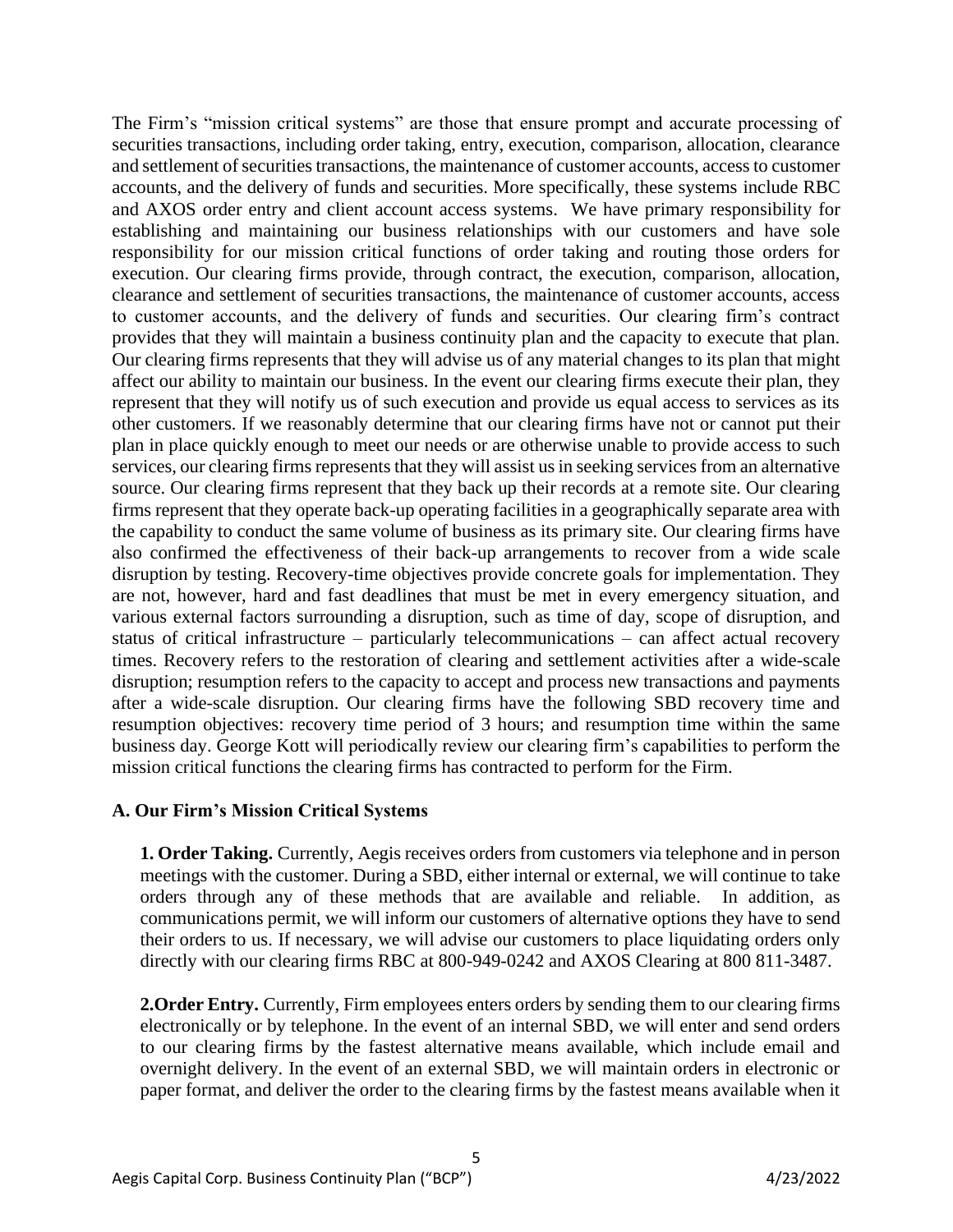resumes operations. In addition, during an internal SBD, we may need to refer our customers to deal directly with our clearing firms for order entry.

**3. Order Execution.** In the event of an internal SBD, we would execute all customer orders in an agency capacity utilizing our clearing firms' order management systems. In the event of an external SBD, we would access our clearing firms' order management systems through the internet.

**4. Other Services Currently Provided to Customers.** At this time Aegis provides no other services to its retail customers. Should this change, the appropriate changes to Aegis' BCP will be made.

**B. Mission Critical Systems Provided by Our Clearing Firm.** Aegis relies, by contract, on our clearing firms to provide order execution, order comparison, order allocation, and the maintenance of customer accounts, delivery of funds and securities, and access to customer accounts. Rule: FINRA Rule  $3510(c)(2) & (g)(1)$ .

## **X. Alternate Communications Between the Firm and Customers, Employees, and Regulators**

**A. Customers.** We now communicate with our customers using the telephone, e-mail, fax, mail, and in person visits. In the event of an SBD, we will assess which means of communication are still available to us and use the means closest in speed and form (written or oral) to the means that we have used in the past to communicate with the other party. For example, if we have communicated with a party by e-mail but the Internet is unavailable, we will contact them via telephone and follow up in writing where a written record is needed and will provide a mailed or faxed copy to the customer if necessary. Rule: FINRA Rule  $4370(c)(4)$ .

**B. Employees.** We now communicate with our employees using the telephone, e-mail, and in person. In the event of an SBD, we will assess which means of communication are still available to us and use the means closest in speed and form (written or oral) to the means that we have used in the past to communicate with the other party. We will also employ a call tree so that senior management can reach all employees quickly during an SBD. The call tree includes all available staff home, cell and office phone numbers. We have identified persons, noted below, who live near each other and may reach each other in person: The persons to invoke use of the call tree are Robert Eide and George Kott. As noted above in section IV, each location maintains one primary contact person. In the event of a SBD at any one of the locations, the contact person will reach out to each of the employees that work at the location and notify them of the appropriate procedures. Rule: FINRA Rule 4370(c)(5).

**C. Regulators.** We are currently members of the following SROs: FINRA and MSRB. We communicate with our regulators using the telephone, e-mail, fax, U.S. mail, and in person. In the event of an SBD, we will assess which means of communication are still available to us and use the means closest in speed and form (written or oral) to the means that we have used in the past to communicate with the other party. Rule: FINRA Rule  $4370(c)(9)$ .

6

## **XI. Critical Business Constituents, Banks, and Counterparties**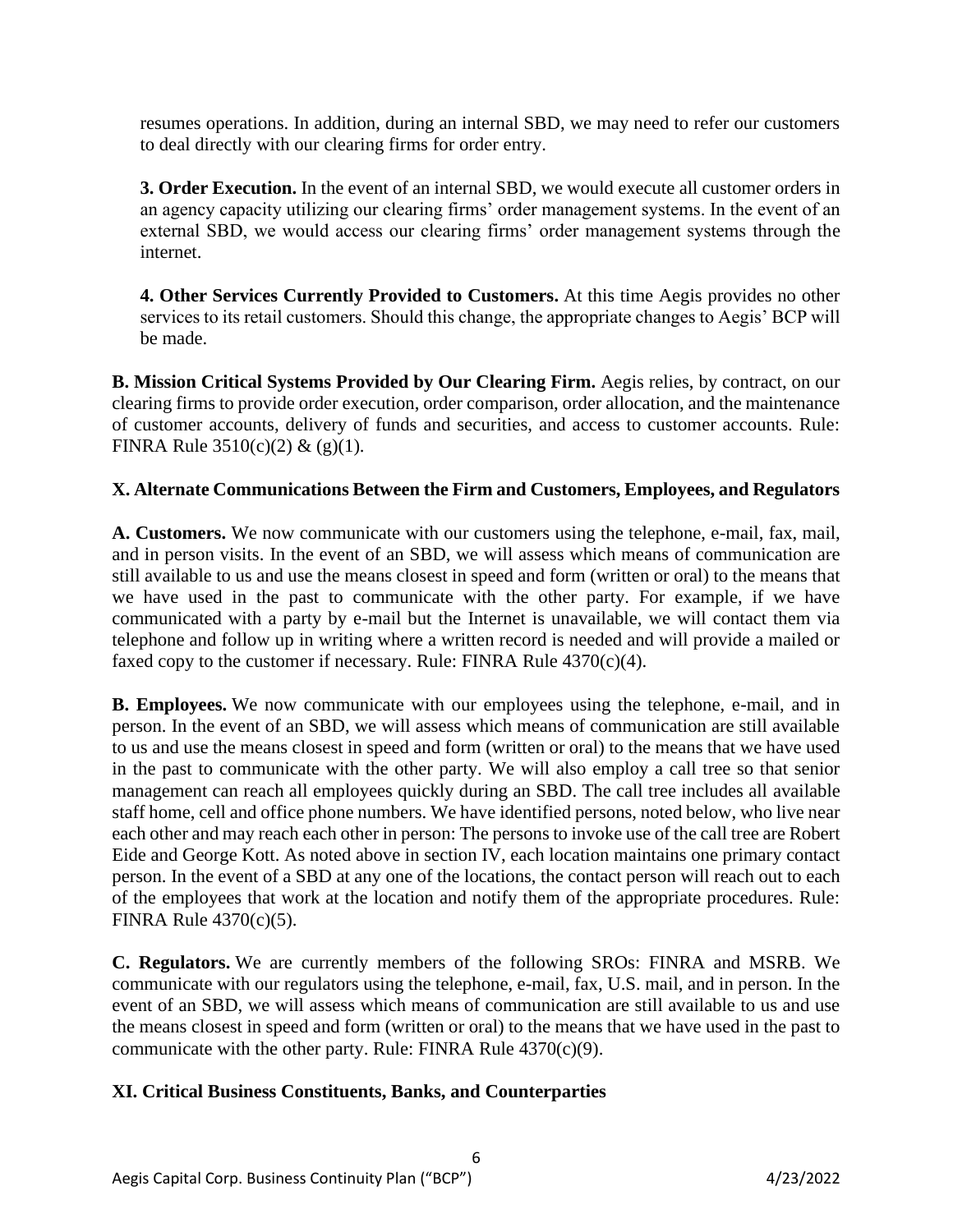**A. Business constituents.** We have contacted our critical business constituents (businesses with which we have an ongoing commercial relationship in support of our operating activities, such as vendors providing us critical services) and determined the extent to which we can continue our business relationship with them in light of an internal or external SBD. We will establish alternative arrangements if a business constituent can no longer provide the necessary goods or services because of an SBD to them or our Firm. Our primary business constituents are RBC 800- 949-0242 and AXOS 800 811-3487. Rule: FINRA Rule 4370(c)(7).

**B. Banks.** We have contacted our banks and lenders to determine if they can continue to provide the financing that we will need in the event of an internal or external SBD. The bank maintaining our operating account is Signature Bank located at 950 Third Avenue New York, NY 10022 contact is John Gonzalez 646 822 1502. The clearing firms maintaining our Proprietary Account of Introducing Brokers/Dealers (PAIB account) are RBC and AXOS Clearing. If our banks and other lenders are unable to provide financing, we will seek alternative financing from certain officers of Aegis Capital Corp. Rule: FINRA Rule 4370(c)(7).

**C. Counterparties.** We will contact critical counterparties, such as other broker-dealers or institutional customers to determine if we will be able to transact with them in light of an internal or external SBD. If transactions cannot be completed, we will work with our clearing firms or contact those counterparties directly to make alternative arrangements to complete transactions as soon as possible. Rule: FINRA Rule 4370(c)(7).

## **XII. Regulatory Reporting**

Our firm is subject to regulation by: Security Exchange Commission (SEC), Financial Industry Regulatory Authority (FINRA), Municipal Securities Rulemaking Board (MSRB) and state securities regulators. Currently we file reports with our regulators using regular mail, fax, e-mail, and electronically via internet upload. In the event of an SBD, we will check with the SEC, FINRA, MSRB and other regulators to determine which means of filing are still available to us and use the means closest in speed and form (written or oral) to our previous filing method. If we cannot contact our regulators, we will continue to file required reports using the communication means available to us. Rule: FINRA Rule  $4370(c)(8)$ .

## **XIII. Disclosure of Business Continuity Plan**

We provide in writing a BCP disclosure statement to customers at account opening. We also post the disclosure statement on our website [www.aegiscapcorp.com.](http://www.aegiscapcorp.com/) The BCP will be mailed to customers upon request. Rule: FINRA Rule 4370(e).

## **XIV. Updates and Annual Review**

Aegis will update this plan whenever we have a material change to our operations, structure, business or location or to those of our clearing firms. In addition, the Firm will review this BCP annually and modify as needed if there are changes in our operations, structure, business, or location or those of our clearing firms. Rule: FINRA Rule 4370(b).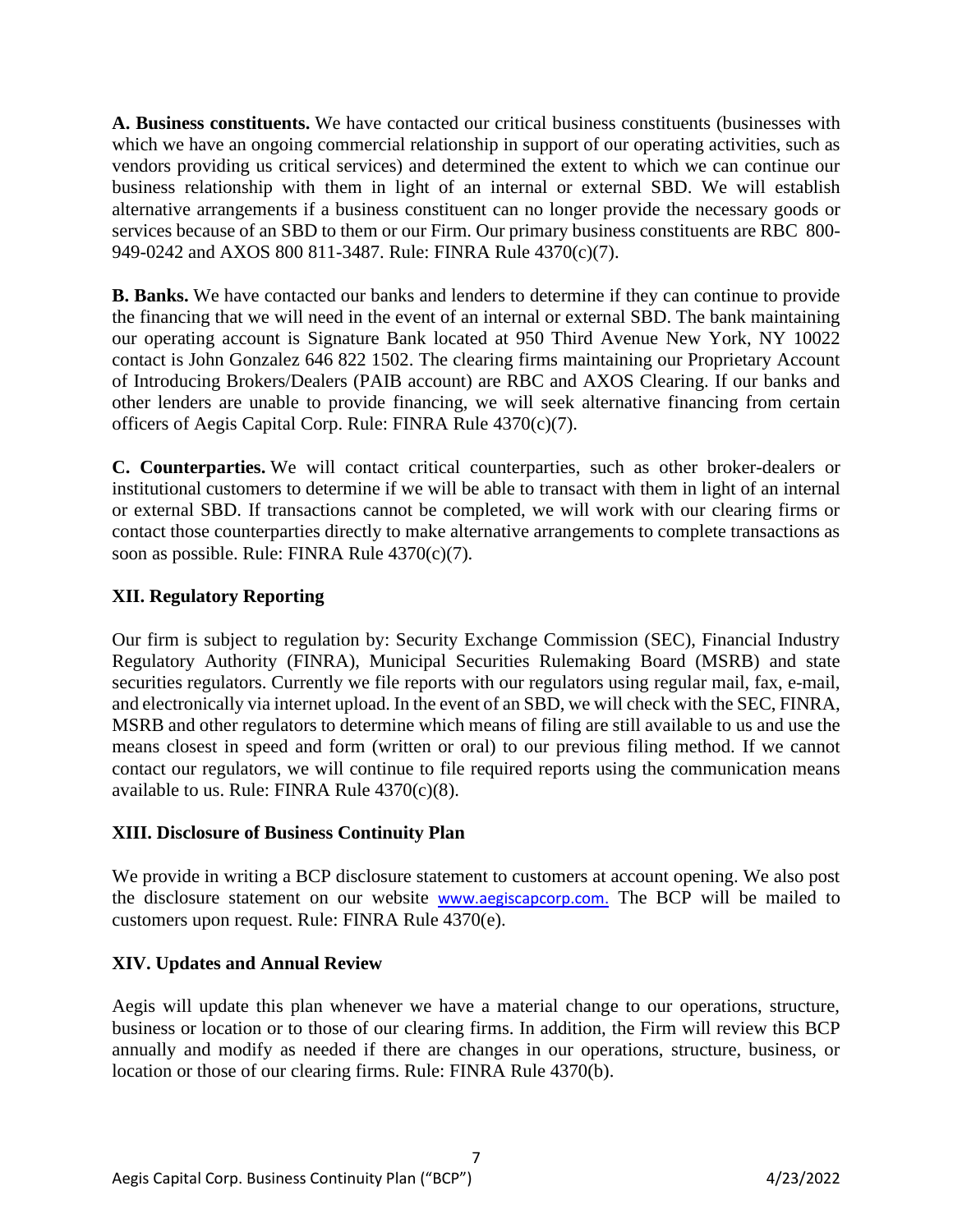## **Contacting Us**

If after a significant business disruption, you cannot contact us as you usually do at 212-813-1010, you should call our alternative number 800-920-2502 or go to our website www.aegiscapcorp.com. If you cannot access us through either of those means, you should contact our clearing firms, RBC at 800-949-0242 and AXOS Clearing 800-811-3487 for instructions on how they may provide prompt access to funds and securities, execute orders and process other trade-related, cash and security transfer transactions for our customers.

## **Our Business Continuity Plan**

We plan to quickly recover and resume business operations after a significant business disruption (SBD) and respond by safeguarding our employees and property, making a financial and operational assessment, protecting the firm's books and records, and allowing our customers to transact business. In short, our business continuity plan is designed to permit the Firm to resume operations as quickly as possible, given the scope and severity of the significant business disruption. Our business continuity plan addresses: data backup and recovery; all mission critical systems; financial and operational assessments; alternative communications with customers, employees, and regulators; alternate physical location of employees; critical supplier, contractor, bank and counter-party impact; regulatory reporting; and assuring our customers prompt access to their funds and securities if we are unable to continue our business. Our clearing firms, RBC and AXOS, back up our important records in a geographically separate area. While every emergency poses unique problems based on external factors, such as time of day and the severity of the disruption, we have been advised by our clearing firms that their objective is to restore its own operations and be able to complete existing transactions and accept new transactions and payments within the same business day. Client orders and requests for funds and securities could be delayed during this period.

## **Varying Disruptions**

Significant business disruptions can vary in their scope, such as only our firm, a single building housing our firm, the business district where our firm is located, the city where we are located, or the whole region. Within each of these areas, the severity of the disruption can also vary from minimal to severe. During a disruption to only our Firm or a building housing our Firm, we will transfer our operations off site as needed and expect to recover and resume business within the same business day. During a disruption affecting our business district, city, or region, we will transfer our operations off site outside of the affected area and expect to recover and resume business as soon as possible. In either situation, we plan to continue conducting business, transfer operations to our clearing firms if necessary and provide notification through our website www.aegiscapcorp.com or our customer emergency number 800-920-2502 on how to contact us. If the significant business disruption is so severe that it prevents us from remaining in business, we will make every effort to provide customers prompt access to their funds and securities.

8

#### **For more information**